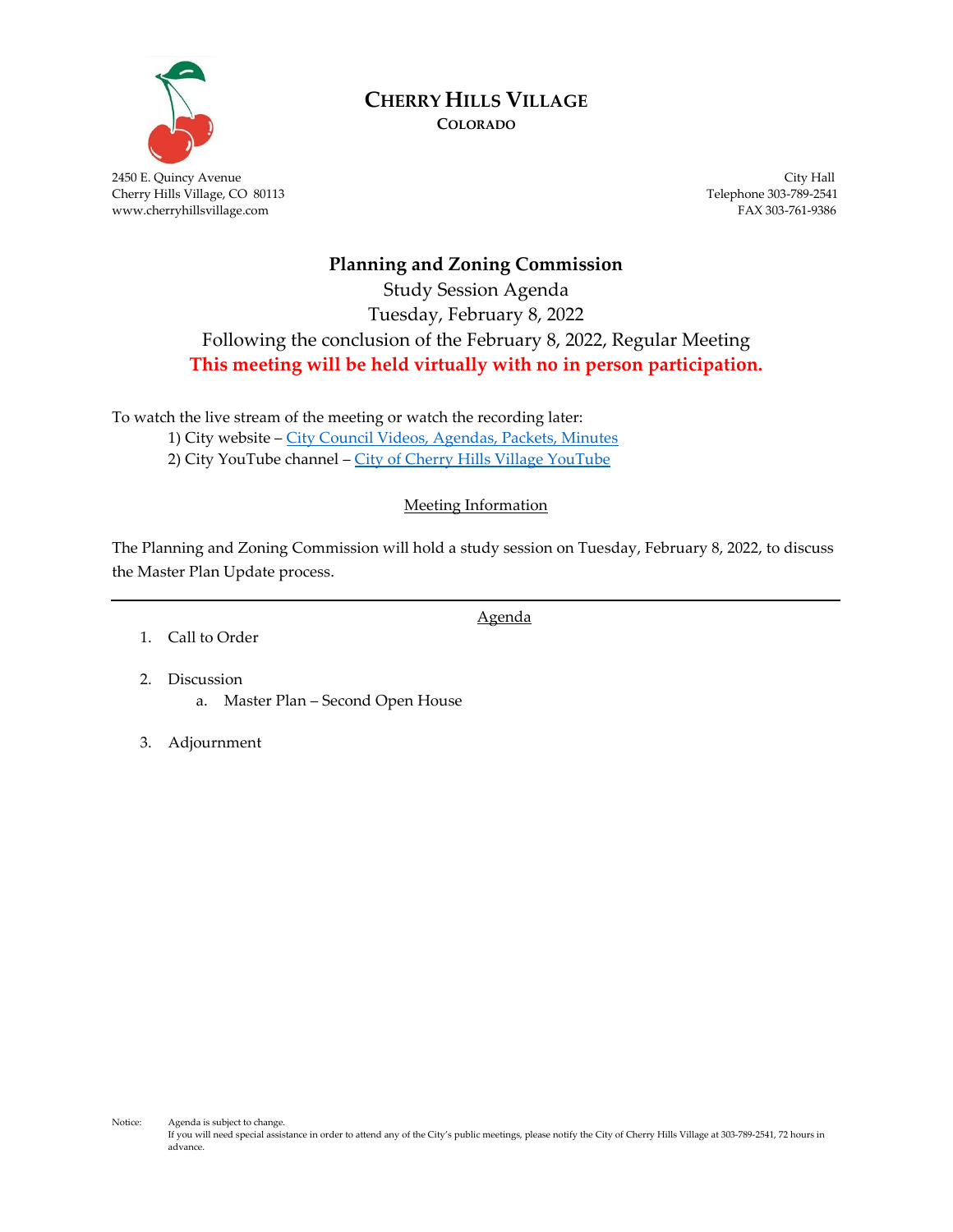## **MEMORANDUM**

#### **TO:** CHAIR LUCAS AND MEMBERS OF THE PLANNING AND ZONING **COMMISSION**

#### **FROM:** PAUL WORKMAN, PLANNING MANAGER

**SUBJECT:** STUDY SESSION – MASTER PLAN SECOND OPEN HOUSE

**DATE:** FEBRUARY 8, 2022

#### **I. ISSUE:**

Master Plan study session.

#### **II. BACKGROUND:**

The Planning and Zoning Commission (Commission) last discussed the Master Plan update at the January 11, 2022, meeting. At that meeting the Commission discussed the draft Vision Statement, draft Guiding Principles, and an approach to the next Open House. This will be a continuation of the discussion that was held that night. However, there will be an emphasis on the approach and materials for the next Open House.

#### **III. DISCUSSION:**

During the study session the Commission can expect to discuss the draft Vision Statement and the draft Guiding Principles as they have been updated since the Citizen's Advisory Taskforce (CAT) meeting on January 20<sup>th</sup>. However, the format and content for the next Open House will be a focus.

#### **IV. PUBLIC NOTICE AND COMMENT:**

Not Applicable

#### **V. RECOMMENDED MOTION:**

Not applicable

#### **VI. EXHIBIT(S):**

Exhibit A – All comments received from any CAT member since their last meeting on January  $20<sup>th</sup>$ .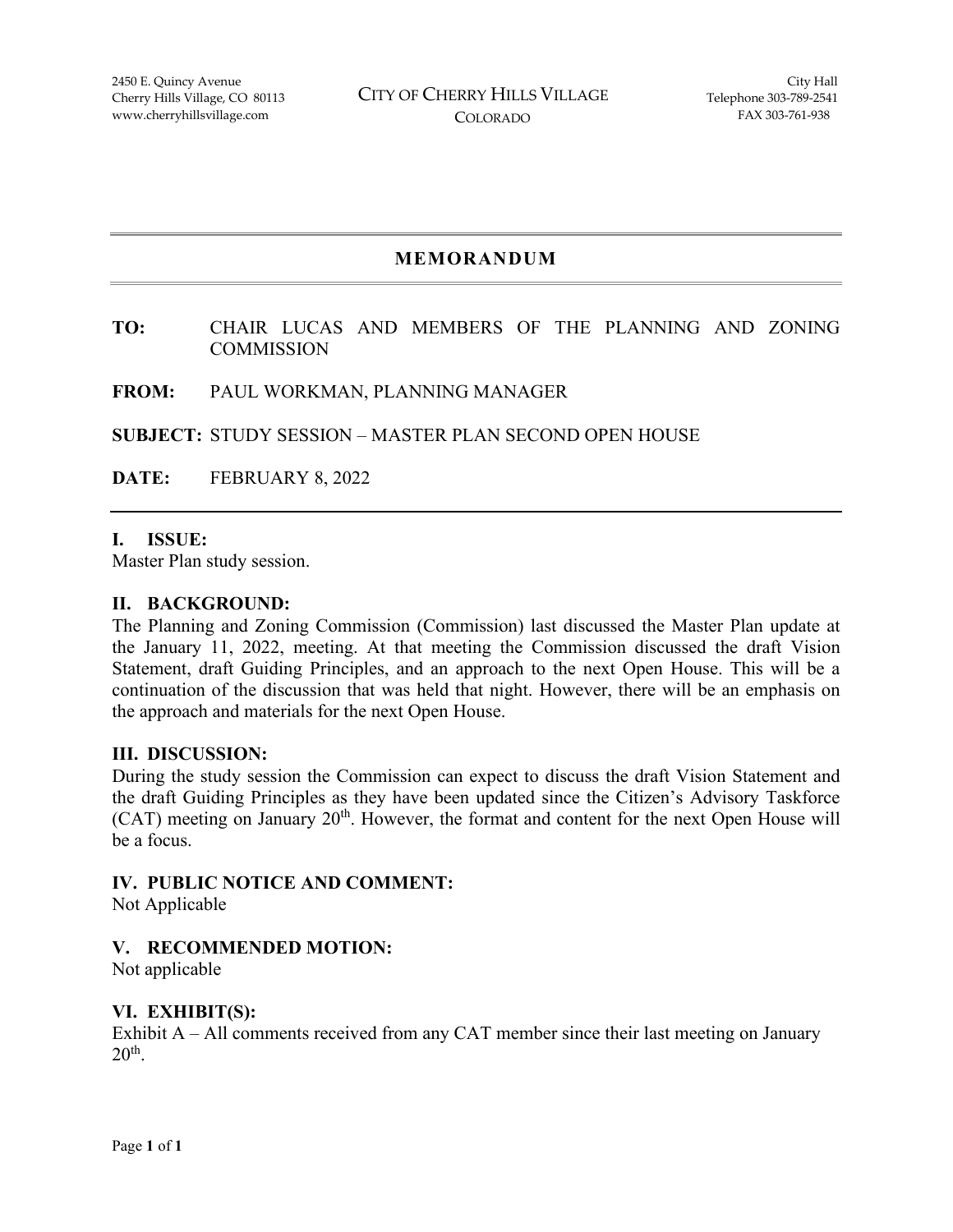#### **Transportation**

Under Transportation draft guidelines, the word "minimizes" strikes me as failing to capture the community objectives as recorded in past and present surveys. Additionally, how does one quantify this goal? Is it 3% less, 25% less or is it keeping the annual increase in cut-thru traffic to a minimum? Does this term imply we have a duty to support cut-thru traffic so we can only "minimize" it?

The classic response to increased traffic and congestion is to expand roadway capacity. This has the short-term effect of improving traffic flow and a long-term effect of increasing traffic volume. This is a path that implicitly says non-resident traffic can shape community character over time. The logic of this approach ultimately leads to four lanes on Quincy, Holly, Colorado and Franklin. But let's face it, given a choice of widening roads and reducing traffic volumes, what would the community opt for between these two choices.

The alternative to the above path is to reduce congestion by reducing volume. This is the direction our community surveys point to as a clear preference. Facilitating higher volumes takes us in the opposite direction

I think the community sentiment is that our street system was developed to meet the needs of residents and property owners, to include institutional properties. The surveys show residents want commuter/cut-thru traffic to use the available state highways. Any directive in this goal should reflect a desire to manage traffic volumes on city streets down to and at levels generated by residents and property owners. This establishes a clear goal that can be measured to determine if the master plan goal is being met.

Some people would respond by saying we can't deny use of public streets to the public. Very true, but that doesn't mean commuters using village streets are entitled to a fast, uninterrupted and high speed transit through the village. This was in fact the approach taken in the Bow Mat South subdivision when a "time of day" gate was installed on Blue Sage Drive that blocks rush hour commuters. That community has never looked back on that decision.

Ultimately traffic management actions are going to be political decisions made by the Council and heavily influenced by public sentiment surrounding the specific traffic issue. The goal framing I'm suggesting won't dictate the outcome, but I think it points us in the right direction and in alignment with community sentiment.

A long-form statement might be:

Transportation in the City is primarily supported by a system of streets developed for the purpose of providing mobility and access for residents and property owners. The street system is subject to speed limits and capacity associated with a low-density residential community.

• Speed limits should be maintained at levels that consider the safety of non-vehicular street users and be consistent with a residential community.